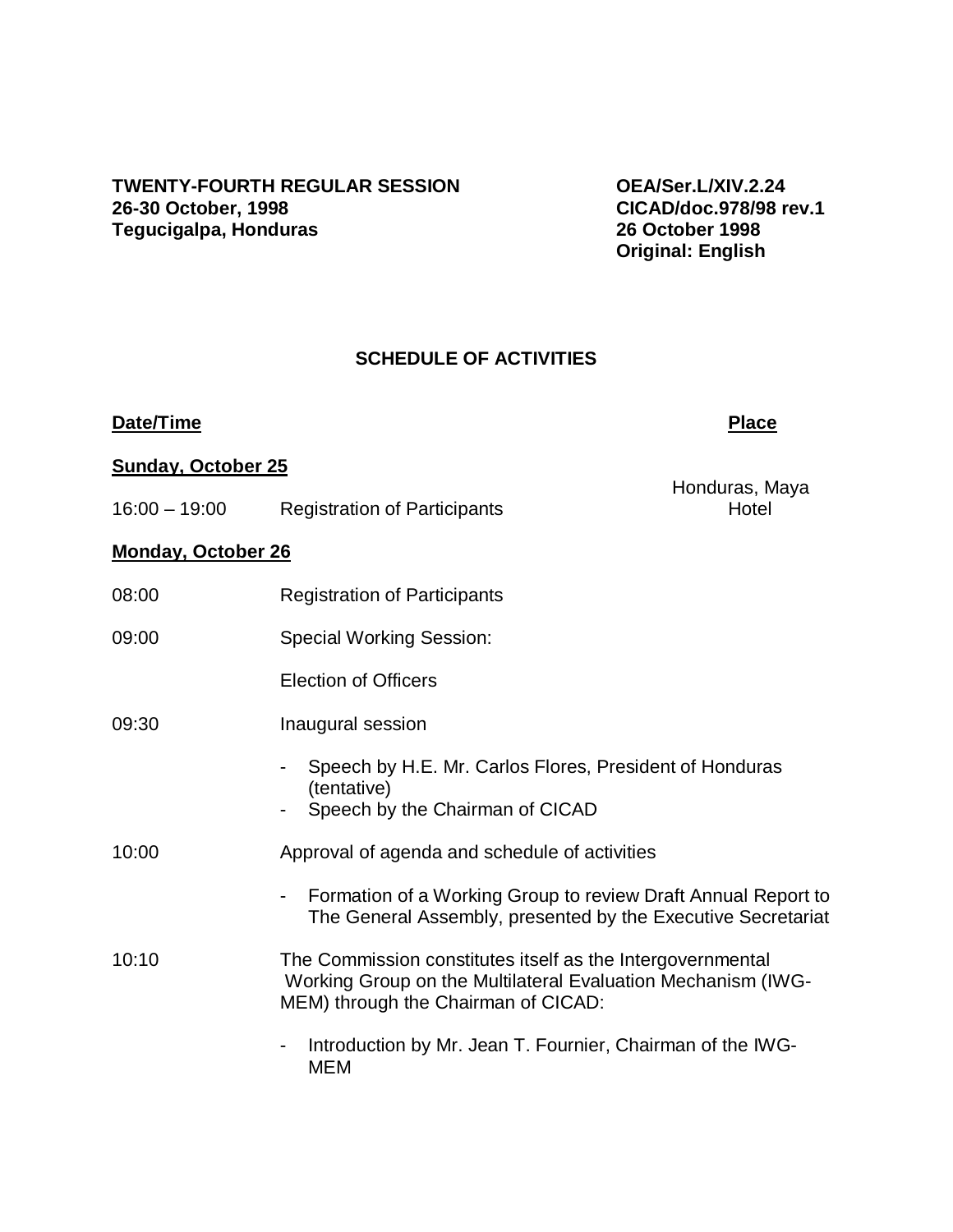|                            | Consideration of 'Process' questions. Note: 'Process' in this<br>context means structure of basic plan of operation and method<br>of report preparation for the Mechanism |
|----------------------------|---------------------------------------------------------------------------------------------------------------------------------------------------------------------------|
| 11:00                      | <b>Recess</b>                                                                                                                                                             |
| 11:15                      | Process consideration (contd.)                                                                                                                                            |
| 12:30                      | Lunch                                                                                                                                                                     |
| 14:00                      | Indicators – introductory presentations                                                                                                                                   |
|                            | <b>United States</b><br>Colombia                                                                                                                                          |
| 15:00                      | <b>Recess</b>                                                                                                                                                             |
| 15:15                      | Indicators: Consideration of specific indicators                                                                                                                          |
|                            | Review of indicator matrix (SGE/CAD-946/98)<br><b>General indicators</b>                                                                                                  |
| 17:30                      | Adjournment                                                                                                                                                               |
| 19:00                      | Reception hosted by the Government of Honduras (tentative)                                                                                                                |
| <b>Tuesday, October 27</b> |                                                                                                                                                                           |
| 09:00                      | General Indicators (contd.)                                                                                                                                               |
| 10:00                      | <b>Demand Reduction Indicators</b>                                                                                                                                        |
| 11:00                      | Recess                                                                                                                                                                    |
| 11:15                      | Demand Reduction Indicators (contd.)                                                                                                                                      |
| 12:30                      | Lunch                                                                                                                                                                     |
| 14:00                      | <b>Consideration of Supply Reduction Indicators</b>                                                                                                                       |
| 15:30                      | <b>Recess</b>                                                                                                                                                             |
| 15:45                      | Consideration of Supply Reduction Indicators (contd.)                                                                                                                     |
| 16:30                      | <b>Consideration of Control Measures</b>                                                                                                                                  |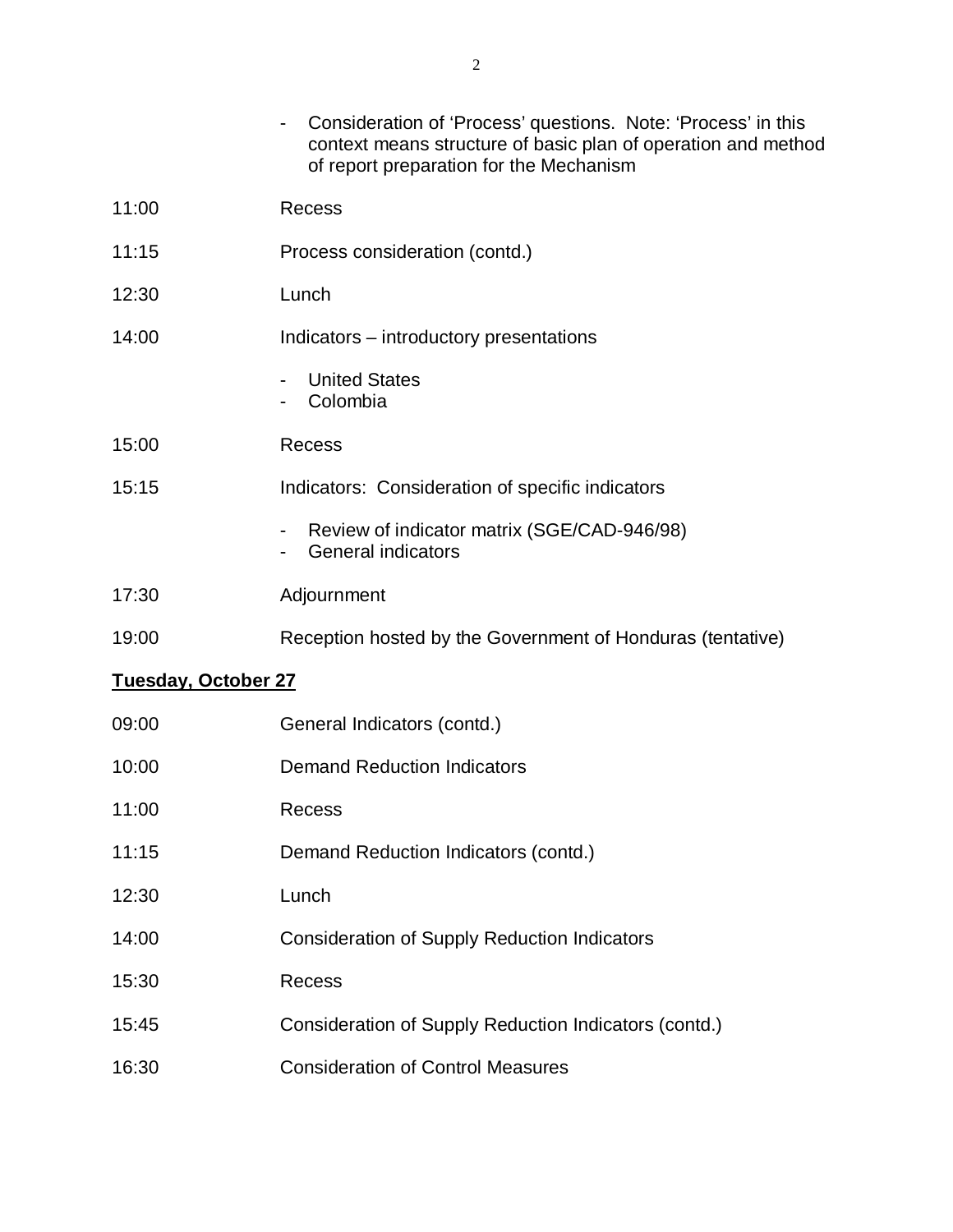| 17:30                 | Adjournment                                                                                                                                               |  |  |
|-----------------------|-----------------------------------------------------------------------------------------------------------------------------------------------------------|--|--|
| 19:00                 | Reception hosted by Mr. David Beall, Executive Secretary of<br><b>CICAD</b>                                                                               |  |  |
| Wednesday, October 28 |                                                                                                                                                           |  |  |
| 09:00                 | Consideration of Control Measures (contd.)                                                                                                                |  |  |
| 10:30                 | <b>Recess</b>                                                                                                                                             |  |  |
| 10:45                 | Consideration of other Indicators                                                                                                                         |  |  |
|                       | Date and place of next working session of the IWG-MEM, target<br>time to complete the Mechanism                                                           |  |  |
| 11:45                 | Communications policy for the Mechanism                                                                                                                   |  |  |
| 12:30                 | Lunch                                                                                                                                                     |  |  |
| 14:00                 | <b>First Plenary Session of CICAD XXIV</b>                                                                                                                |  |  |
|                       | Statement by Mr. David Beall, Executive Secretary of CICAD                                                                                                |  |  |
| 14:10                 | General exchange of opinions by the member states on the<br>problem of drugs in the Hemisphere                                                            |  |  |
| 15:15                 | <b>Recess</b>                                                                                                                                             |  |  |
| 15:30                 | Reports of the Groups of Experts:                                                                                                                         |  |  |
|                       | Report by the Chairman of the Group of Experts for the Control of<br><b>Chemical Precursors and Chemical Substances, Machines and</b><br><b>Materials</b> |  |  |
| 16:00                 | Report by the Chairman of the Group of Experts on Alternative<br>Development                                                                              |  |  |
| 16:30                 | Presentation by UNDCP on UNGASS and progress and<br>implementation of the Plan of Action                                                                  |  |  |
| 17:30                 | Adjournment                                                                                                                                               |  |  |
|                       |                                                                                                                                                           |  |  |